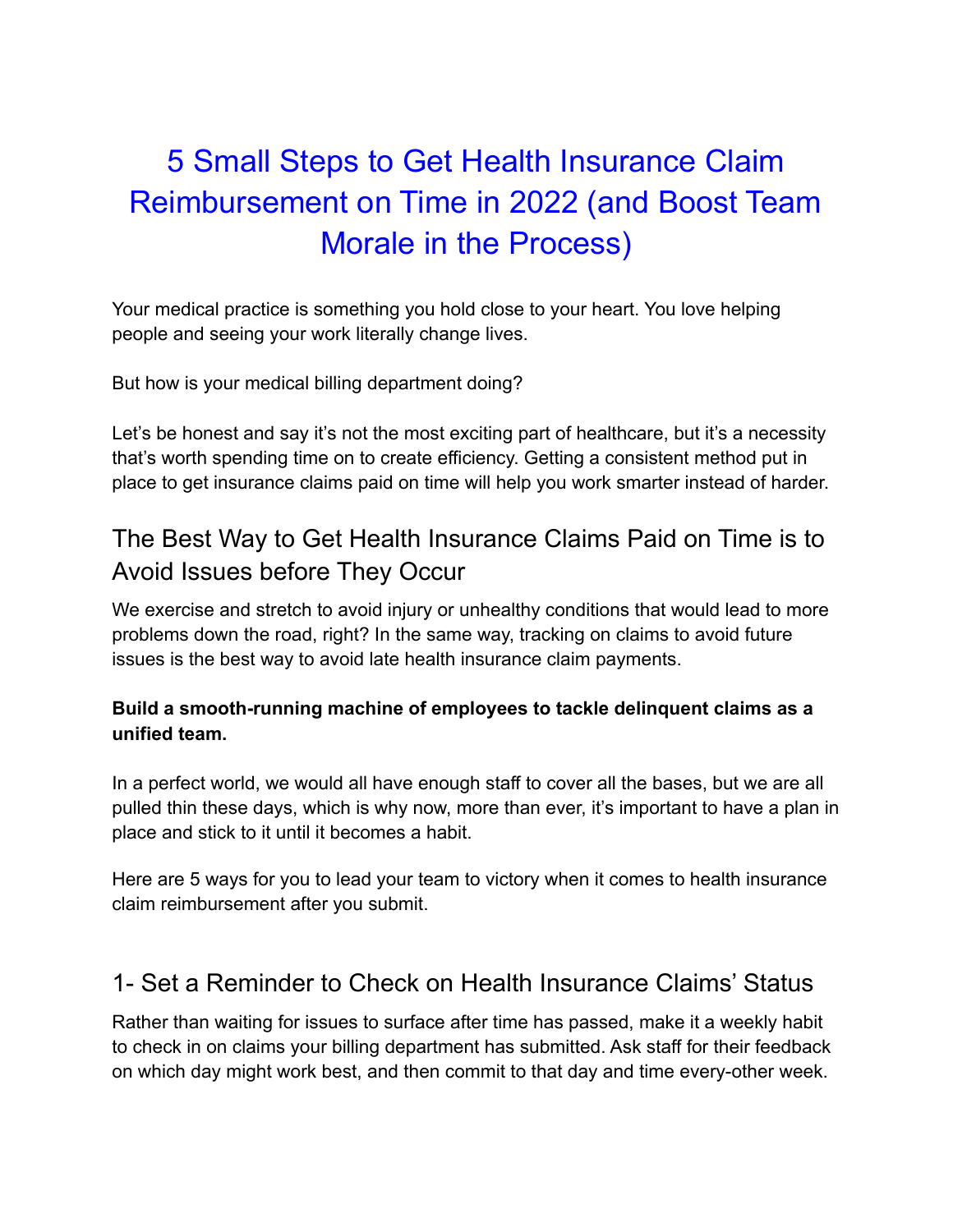For example, make every-other Tuesday at 10:00 "Tackle Claims Time" when as many staff members as possible can meet and work together to make progress on delinquent claims. Use the time for employees to shine a light on claims they could use help on or have any questions to pose to other employees.

Knowledge is power–sharing knowledge is even better.

### 2- Follow the Progress of Recently Submitted Claims

The week after a claim is submitted, follow its path. Gone are the days where we sit back and hope for the best. The beauty of online billing is that we can track progress and give gentle nudges as we see things getting stuck in the process.

No need to do this every day obsessively, but give it a casual check-in.

Again, setting a calendar reminder can be extremely helpful in making this be automatic. When these routines are set in place by everyone on the billing team, the shared goal of increasing health insurance claim payments becomes the fuel that motivates everyone to put in the extra effort.

# 3- Reward Your Staff's Efficiency Instead of Demanding It

Sing your staff's praises every time they gain ground on a challenging health care claim reimbursement. Create a bulletin board or an electronic newsletter to celebrate wins and efforts. Offer a coffee party or other small incentives every month for your team's focus and attention.

If your team sees their efforts are contributing to a shared vision that's rewarded with appreciation, they're more likely to stay engaged in their work and driven to keep doing well. An appreciated employee is a happier one. Countless studies point to this truth.

### 4- Run Reports Weekly to Find Delinquencies

Make a calendar reminder to print a claims report every week, and share it with staff. Find a system that works for you to assign specific staff to specific claims, so you're not duplicating efforts.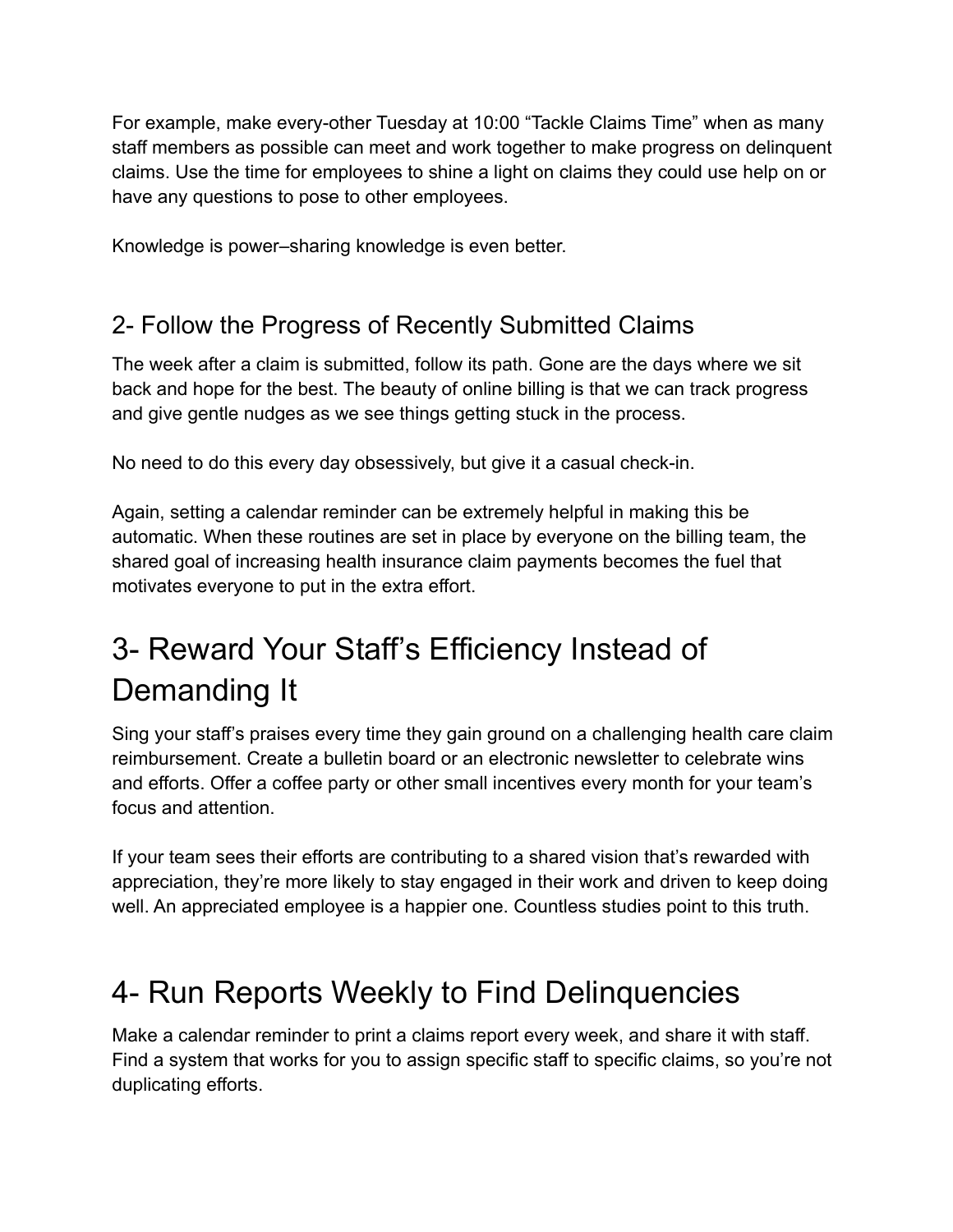Address the most delinquent claims on the report. Insurance companies often are banking on the fact that you won't be calling them to follow up. Make the phone calls as efficient as possible by getting to the reason why the claim has not been paid.

Make it a goal to get through 5 calls a day (adjust this number according to your company's size and staffing). Your staff will feel like they are making progress without you setting the bar so high they feel they will fail.

### How Long Does It Take for an Insurance Company to Pay out a Claim?

30 days is a realistic amount of time. Mark any claims beyond 30 days as red flags to look into. A phone call never hurts to make sure the insurance company has what it needs to keep the process rolling.

# 5- Share Information in an Organized Way

As your medical billing staff communicates with health insurance companies, remind them to take thorough notes on any communication made regarding a health insurance claim payment. They should make note of who they spoke to, the date and plan for follow up.

Writing this info on the claim paperwork might be the way you're used to, but consider an online system such as Trello. It's essentially an online to-do list that teams share and can visually see where a task is in the process.

If you're lucky enough to have ample staff where more than one person is handling the billing, sharing information in a collaborative online board is a great way to see everything in one place without relying on Post-it notes not flying away.

# The Takeaways on Getting Health Insurance Claim Reimbursement on Time

● Get ahead of the problems before they happen by checking on claims and communicating with insurance companies.